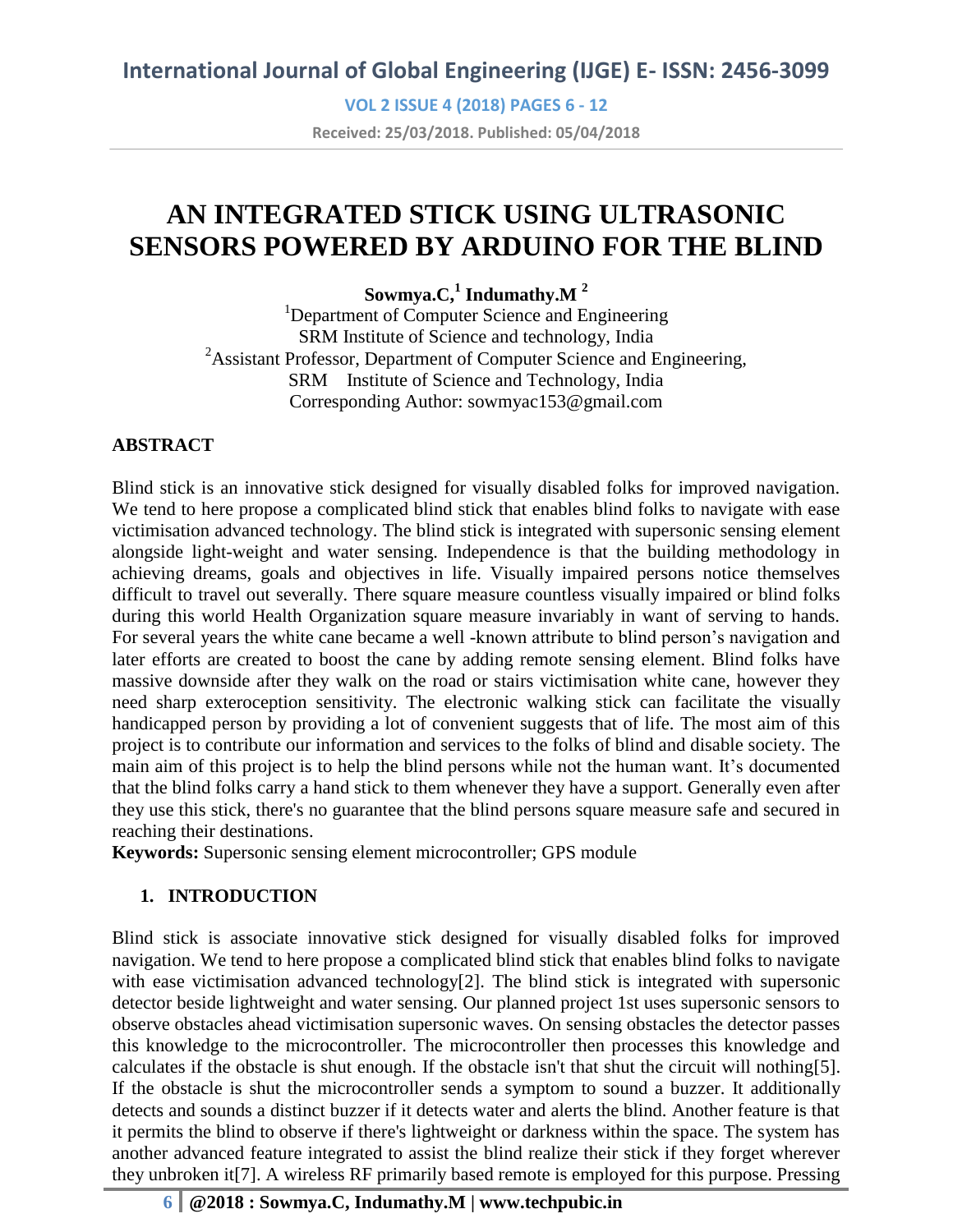the remote button sounds a buzzer on the stick that helps the blind man to search out their stick. so this technique permits for obstacle detection yet as finding stick if misplaced by visually disabled folks. There are unit several steering systems for visually impaired travellers to navigate quickly and safely against obstacles and alternative hazards Janus-faced. Generally, a blind user carries a white cane or a steering dog as their quality aid. With the advances of recent technologies many various sorts of devices area unit on the market to support the quality of blind [9].

# **2. LITERATURE REVIEW**

**Chaurasia and Kavitha (2014)** observed that Independence is that the building methodology in achieving dreams, goals and objectives in life. Visually impaired persons notice themselves difficult to travel out severally. There are countless visually impaired or blind individuals during this world. WHO are forever in want of serving to hands. For several years the white cane became a well known attribute to blind person's navigation and later efforts are created to enhance the cane by adding remote sensing element. Blind individuals have huge downside after they walk on the road or stairs victimisation white cane, however they need sharp exteroception sensitivity [10]. The electronic walking stick can facilitate the visually handicapped person by providing additional convenient means that of life. The most aim of this paper is to contribute our information and services to the individuals of blind and disable society. it's been ended that the system will be applied within the straight path, right angle path and also the incurved path. a minimum of 1m breadth is needed for the right management of the stick. The broad beam angle supersonic sensors modify wide selection obstacle data. Major downside of infrared sensors is their nonlinear response i.e. a giant modification in output voltage doesn't forever indicate a giant modification in varies. The most functions of this technique are the clear path indication and also the surroundings recognition. With the assistance of electronic walking stick blind, individuals will improve over 15-20% travel speed, cut back minor collision, don't lose their manner, and increase safety as compare to unaided equipments [10]. Future work includes installation of GPS system at the side of further sensors like accelerometers, PIR motion detector and digital compass that tell the precise location of the user.

**Y. Q. Liu, Z. K. Gao, Z. J. Shao and G. Y. Liu** (2017) examined that The intelligent devices taken to a convenient and trendy era, but the tendency to use a measuring system to calculate the quantity of steps. The blind folks even don't have the power to run severally. There's little question that they're longing for convenience and freedom, supported this, this text proposes associate in intelligent system that assists the blind in walking. The system consists of a crutch and a bracelet. The crutch will find the obstacles before with supersonic detectors that operating direction is controlled by stepper motors and angle sensor. The bracelet would vibrate once the obstacles ar detected to prompt the user [13]. Moreover, the Sensors on the bracelet will find a blind man's fall, if the blind cannot rise up in time, the bracelet would mechanically create a voice to passers-by for facilitate. The bracelet is provided with GPS and 4G terminals, therefore position and want of the blind are often each sent to his family. By testing, the system will acknowledge obstacles like pedestrians, trees, bricks so on. the correct setting to use is additionally known. it's been all over that intelligent system which might assist the blind to run, that consists of a cane and a wristband. The cane uses supersonic find or to detect the obstacle and generate a touch signal; a stepper motor is applied to stay the operating direction of detector forward. Once the blind accidentally fall, the detector on the wristband would feel the autumn, and if the blind lose consciousness and fail to urge up, the wristband would mechanically generate voice prompting passers-by for facilitate [13]. What's additional, the wristband is provided with GPS and a 4G terminal, which can unendingly pass the situation of the blind to his family. If the user desires his family to select him up, a corresponding button on the cane would meet his desires.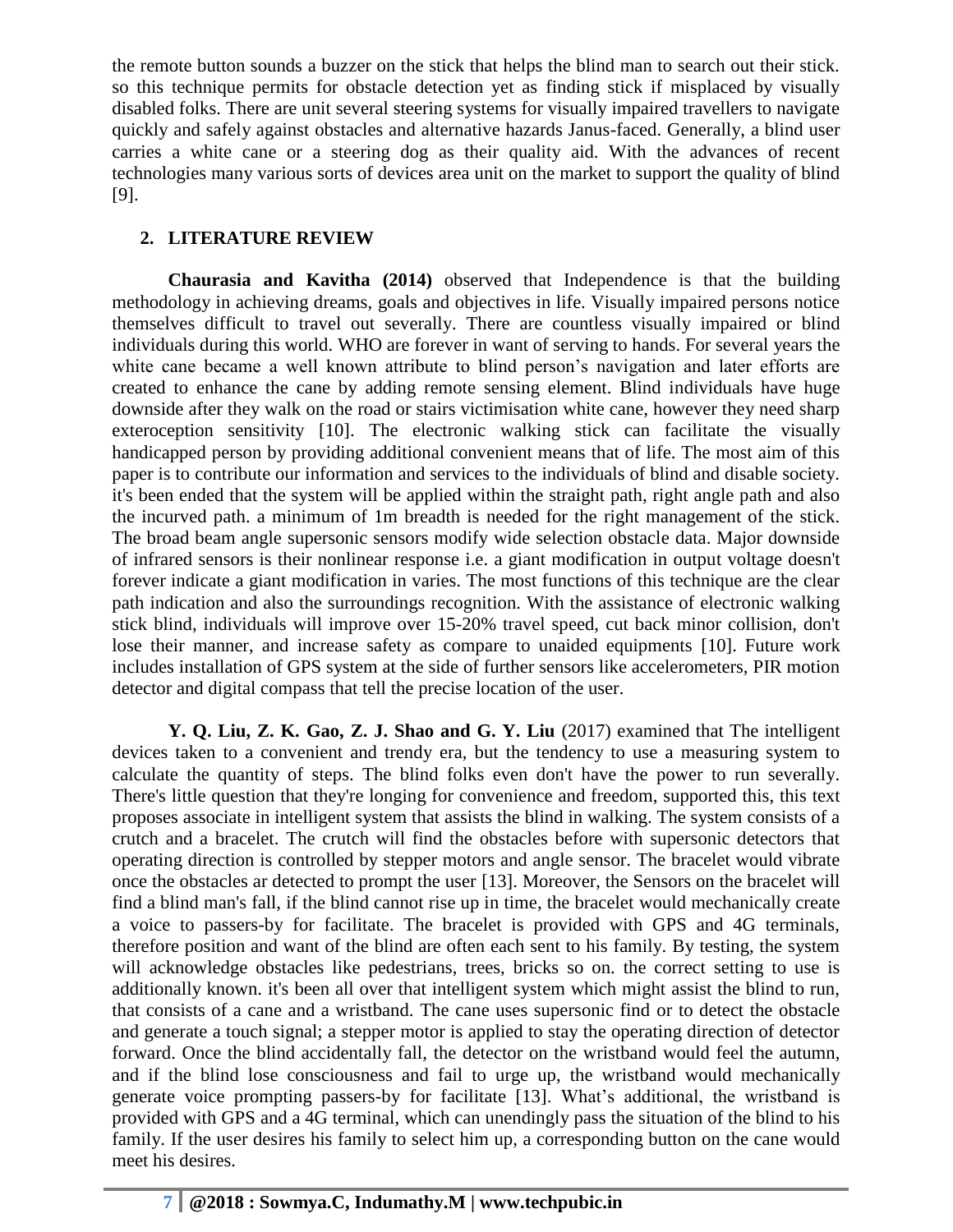### **3. EXISITING SYSTEM:**

Many robot technologies are applied to guide the blinds that geared toward raising their quality in terms of safety, to find obstacles on the bottom, uneven surfaces, holes, steps, and puddles.

#### **4. DISADVANTAGES**

- Major disadvantage of infrared sensors is their non-linear response i.e. an immense change in output voltage does not invariably indicate a big change in range.
- At least 1m width is obligatory for the appropriate management of the stick.

### **5. SYSTEM DESIGN**

#### *Proposed System Design*

Fig.1 is one of the model proposed by Radhika. R. et.al. Our proposed project first uses ultrasonic sensors to sense obstacles ahead using ultrasonic waves. On sensing obstacles the sensor passes this data to the microcontroller. The microcontroller then processes this data and calculates if the obstacle is close enough[1]. If the obstacle is close the microcontroller sends a signal to sound a buzzer. It also detects and sounds a different buzzer if it detects objects and alerts the blind. One more feature is that it allows the blind to surveillance through GPS. The system has one more advanced feature integrated to help the blind find their stick if they forget where they kept it. Pressing the remote button sounds a buzzer on the stick which helps the blind person to find their stick as shown in the Fig.1.[3].



**Fig. 1. Design of Smart Stick (Souce: Radhika R et.al.)**

#### **6. ADVANTAGES:**

- With the help of electronic walking stick blind, people can improve more than 15- 20% travel speed.
- Reduce minor collision.
- Do not lose their way.
- Increase safety as compare to unaided equipments.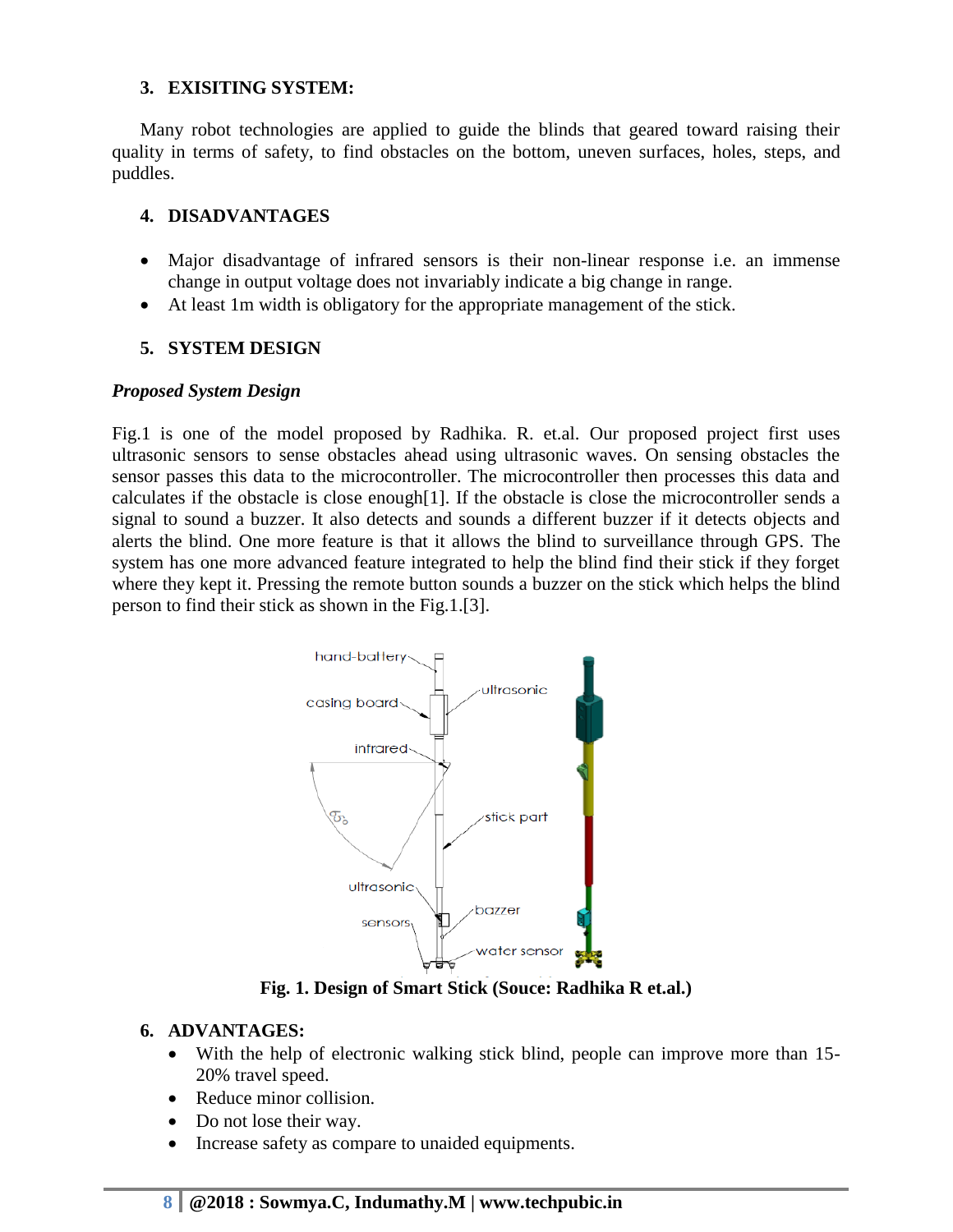Along with 10micro farad capacitor and 10 kilo ohm resistor. We have dedicated port number 3Rx pin to Ultrasonic range detector which gives distance approximation of obstacle [4].

# **7. WORKING MODEL DESIGN:**



**Fig.2. Working model design of the Smart Stick**

# **8. ULTRASONIC SENSOR:**

Ultrasonic sensing element:Within the projected system we tend to use a combine of inaudible sensor. Associate in Nursing higher one at a height of regarding ninety cm to observe higher obstacles and another sensing element at a height of regarding thirty cm to observe obstacles below knee level[6]. every ultasonic sensing element detects the obstacles during a vary of regarding two hundred - four hundred cm. the space of the obstacle is decided supported the delay between the emission of sound and also the arrival of Associate in Nursing echo. the space of the obstacle will be measured as, :

## **Distance = (time\*speed of sound in air)/2 (1)**

wherever, time is that the time length that the inaudible waves have cosmopolitan and Speed of sound in air is 340m/s. we tend to divide the merchandise of your time and speed by two as a result of the time is that the total time it took to achieve the obstacle and come.

#### **9. BUZZER**

A buzzer or beeper is an [audios](https://en.wikipedia.org/wiki/Sound)ignalling device, which may be [mechanical,](https://en.wikipedia.org/wiki/Machine) [electromechanical,](https://en.wikipedia.org/wiki/Electromechanics) or [piezoelectric.](https://en.wikipedia.org/wiki/Piezoelectricity) Typical uses of buzzers and beepers include [alarm devices,](https://en.wikipedia.org/wiki/Alarm_devices) [timers](https://en.wikipedia.org/wiki/Timer) and confirmation of user input such as a mouse click or keystroke.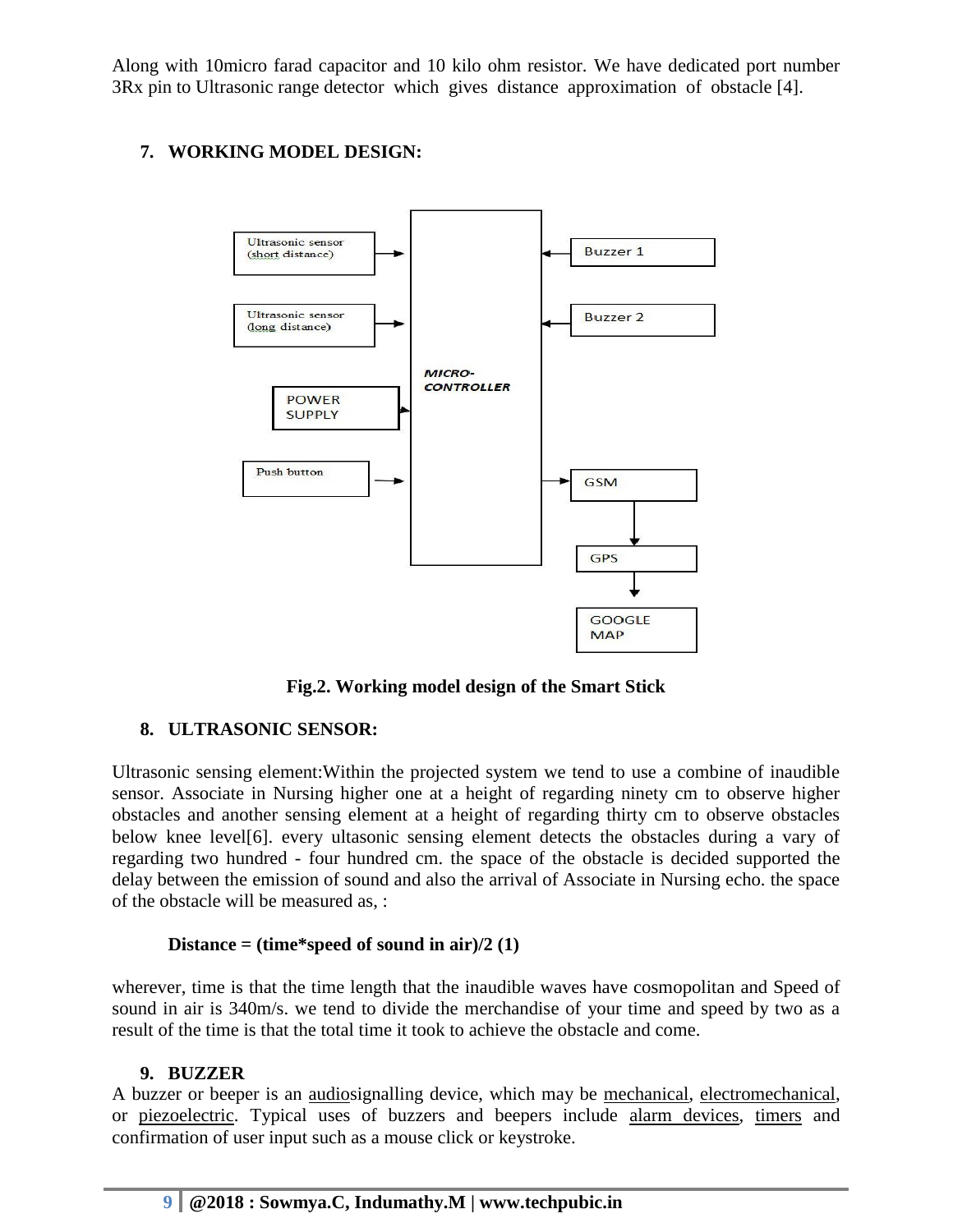A passive buzzer will not tweet if DC signals are used; instead, you need to use square waves whose frequency is between  $2K$  and  $5K$  to drive it [8]. If you use GPIO signals to drive it you need to pull the GPIO high first and then low to generate oscillation. The oscillation frequency is generated by the time in which GPIO signals turn from high to low. The buzzer will generate different sounds based on different frequencies.

# **10. GLOBAL SYSTEM FOR MOBILE COMMUNICATION – GSM**

Global system for mobile communication (GSM) is a wide area wireless communications system that uses digital radio transmission to provide voice, data, and multimedia communication services[10]. A GSM system coordinates the communication between a mobile telephones (mobile stations), base stations (cell sites), and switching systems. Each GSM radio channel is 200 kHz wide channels that are further divided into frames that hold 8 time slots. GSM was originally named Groupe Special Mobile. The GSM system includes mobile telephones (mobile stations), radio towers (base stations), and interconnecting switching systems as shown in the Fig 3. [9].

This figure shows an overview of a GSM radio system. This diagram shows that the GSM system includes mobile communication devices that communicate through base stations (BS) and a mobile switching center (MSC) to connect to other mobile telephones, public telephones, or to the Internet. This diagram shows that the MSC connects to databases of customers. This example shows that the GSM system mobile devices can include mobile telephones or data communication devices such as laptop computers[11].



This diagram shows that the GSM system uses a single type of radio channel. Each radio channel in the GSM system has a frequency bandwidth of 200 kHz and a data transmission rate of approximately 270 kbps. This example shows that each radio communication channel is divided into 8 time slots (0 through 7). This diagram shows that a simultaneous two-way voice communication session requires at least one radio channel communicates from the base station to the mobile station (called the forward channel) and one channel communicates from the mobile station to the base station (called the reverse channel). This example also shows that some of the radio channel capacity is used to transfer voice (traffic) information and some of the radio channel capacity is used to transfer control messages.

A GSM Module is basically a GSM Modem (like SIM 900) connected to a PCB with different types of output taken from the board – say TTL Output (for Arduino, 8051 and other microcontrollers) and RS232 Output to interface directly with a PC (personal computer). The board will also have pins or provisions to attach mic and speaker, to take out +5V or other values of power and ground connections. These type of provisions vary with different modules.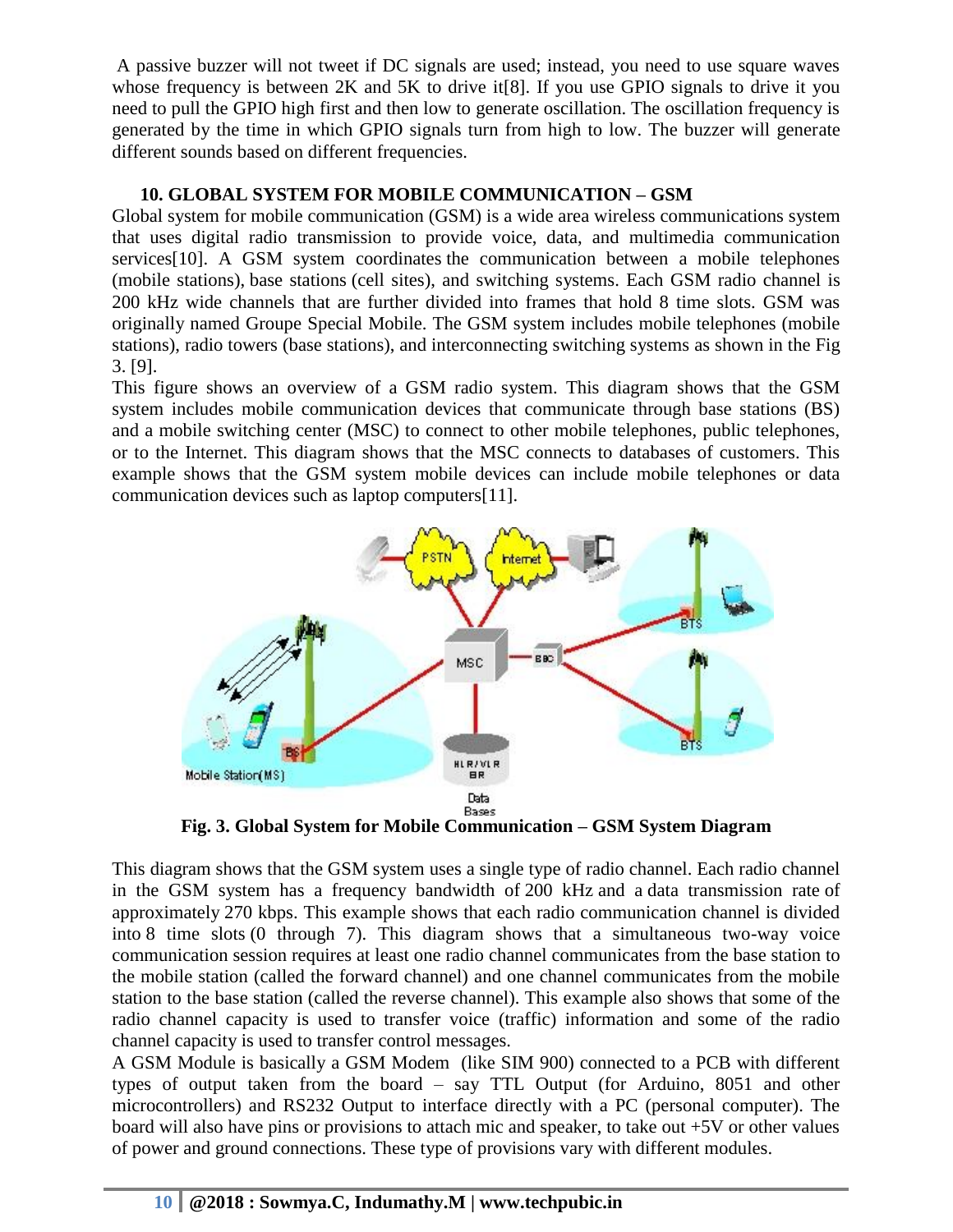### **Booting the GSM Module**

1. Insert the SIM card to GSM module and lock it.

2. Connect the adapter to GSM module and turn it ON!

## **11. ARDUINO UNO**

The Uno is a microcontroller board supported on the ATmega328P. It has 14 digital input/output pins of which 6 can be used as PWM outputs, 6 analog inputs, a 16 MHz quartz crystal, a USB connection, a power jack, an ICSP header and a reset button as shown in the Fig.4. It surrounds everything necessary to hold up the microcontroller; just connect it to a computer with a USB cable or power it with a AC-to-DC adapter or battery to get started. It can be tinkered with your UNO without worrying much about doing something wrong, most awful case scenario you can reinstate the chip for a few rupees and start over again[12].



**Fig.4. Arduino Uno Board**

# **12. FUTURE SCOPE**

The future scope of the active smart stick, directs the visually impaired person in their navigation separately in an competent manner guarantees the person's safety.

a. The Braille input device provides the blind person a straightforward method to offer the destination address for navigation.

b. The programmable wheels steers the stick away from the impediment and also fecilitating the blind person towards the target place of reach.

c. Internet of Things is an innovative concept which can augment the benefits of the smart stick by allowing one stick to converse with another smart stick (or mobile , PCs) nearby to make use of the functionality of the other stick when one stick's functionality breaks down. d. To make run this integrated set of hardware to be able to use solar panels as an alternative to the battery. The utilisation of solar panel occurs to be more advantageous as it uses sunlight, the easily available renewable resource of energy, to get recharged.

## **13. CONCLUSION**

This article emphasises the execution of a smart stick that lends a hand to a visually impaired folks to their desired destination safe and protected. Various sensors are used to distinguish the obstacles ahead and caution the blind person about the obstruction through beep sound. The